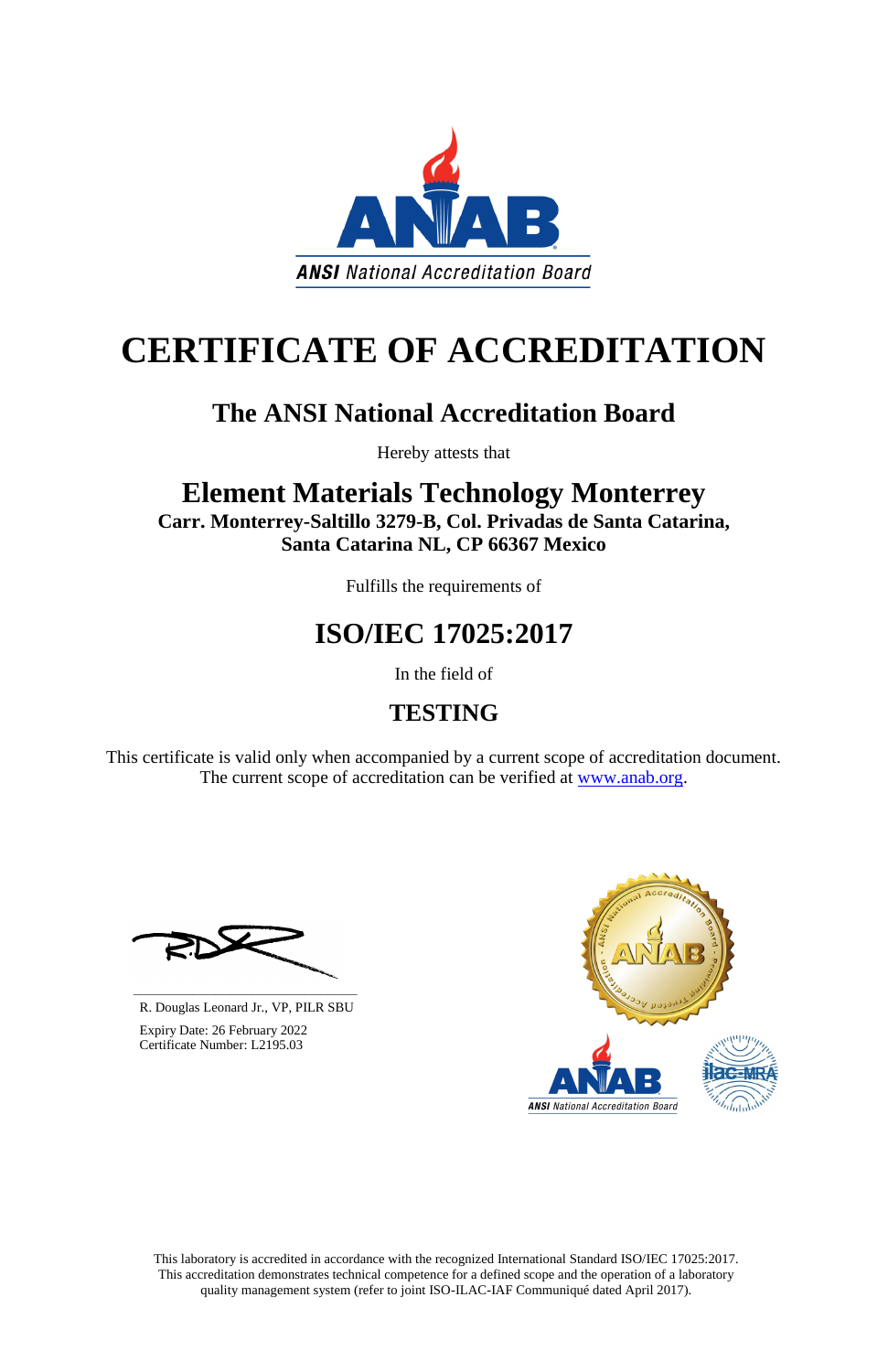

#### **SCOPE OF ACCREDITATION TO ISO/IEC 17025:2017**

#### **Element Materials Technology Monterrey**

Carr. Monterrey-Saltillo 3279-B, Col. Privadas de Santa Catarina, Santa Catarina NL, CP 66367 Mexico Mauricio Rivera [mauricio.rivera@element.com](mailto:mauricio.rivera@element.com) +52-818 032 4444

#### **TESTING**

Valid to: **February 26, 2022** Certificate Number: **L2195.03** 

#### **Mechanical**

| <b>Specific Tests and/or</b><br><b>Properties Measured</b>                                                   | Specification, Standard,<br><b>Method, or Test Technique</b>                                                    | <b>Items, Materials or</b><br><b>Product Tested</b>                 | <b>Key Equipment or</b><br><b>Technology</b>                                      |
|--------------------------------------------------------------------------------------------------------------|-----------------------------------------------------------------------------------------------------------------|---------------------------------------------------------------------|-----------------------------------------------------------------------------------|
| Tensile:<br>(Elongation, Reduction of<br>Area, Tensile Strength,<br>Yield Strength)<br>$(600 to 60 000)$ lbf | ASTM E8; ASTM A370<br>ASTM E21; ISO 6892-1<br>ISO 6892-2; EN 2002-1<br>EN 2002-2; BS HR 100<br><b>BS</b> 4 A4-1 | Flat, Round, Metals, Alloys                                         | <b>Tensile Tester</b><br><b>Ovens for Elevated</b><br>Temperature (200 to 980) °C |
| Tensile:<br>(Elongation, Reduction of<br>Area, Tensile Strength,<br>Yield Strength)<br>$(600 to 60 000)$ lbf | <b>ASTM B557</b>                                                                                                | Flat, Round, Cast Wrought,<br><b>Aluminum Magnesium</b><br>Products | <b>Tensile Tester</b>                                                             |
| <b>Rockwell Hardness</b><br>HRBW, HRC                                                                        | <b>ASTM E18</b>                                                                                                 | Metals, Alloys                                                      | <b>Hardness Tester</b>                                                            |
| <b>Brinell Hardness (HBW)</b>                                                                                | <b>ASTM E10</b>                                                                                                 | Metals, Alloys                                                      | <b>Hardness Tester</b>                                                            |
| Impact (Charpy)<br>$(0.185 \text{ to } 240) \text{ ft·lbf}$                                                  | <b>ASTM E23</b><br><b>ASTM A370</b>                                                                             | Metals, Alloys                                                      | <b>Charpy Tester</b>                                                              |
| <b>Stress Rupture</b><br>(Elongation, Reduction of<br>Area, Stress Rupture)<br>$(100 to 10 000)$ lbf         | ASTM E139; ASTM E292<br>BS HR 100; BS 4 A4-1<br>EN 2002-005                                                     | Round, Metals, Alloys                                               | <b>Stress Rupture Frame</b><br>$(300 \text{ to } 980)$ °C                         |
| Creep<br>$(100 to 10 000)$ lbf                                                                               | <b>ASTM E139</b>                                                                                                | Round, Metals, Alloys                                               | <b>Elevated Temperature</b><br>$(300 \text{ to } 980)$ °C                         |
| IGA/IGO<br><b>End Grain Pitting</b>                                                                          | $SOP$ # $IGA$ ;<br><b>ASTME3</b>                                                                                | Metals, Alloys                                                      | Microscopical Methods                                                             |
| Metallography-<br><b>Alloy Depletion</b>                                                                     | SOP # ALDEP;<br>ASTM E407; ASTM E3                                                                              | Metals, Alloys                                                      | Microscopical Methods                                                             |

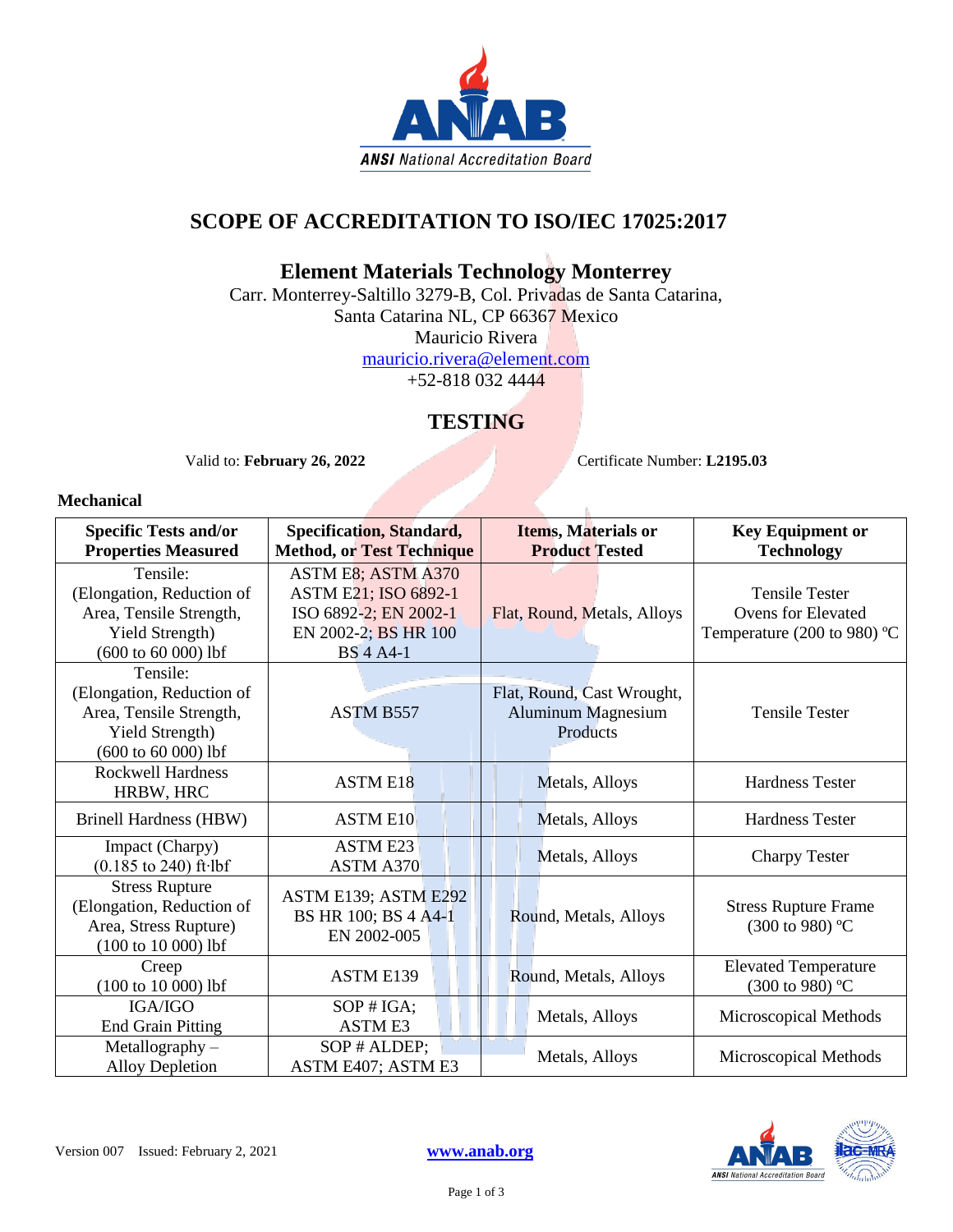

#### **Mechanical**

| <b>Specific Tests and/or</b><br><b>Properties Measured</b> | Specification, Standard,<br><b>Method, or Test Technique</b>                    | <b>Items, Materials or</b><br><b>Product Tested</b> | <b>Key Equipment or</b><br><b>Technology</b>             |
|------------------------------------------------------------|---------------------------------------------------------------------------------|-----------------------------------------------------|----------------------------------------------------------|
| $Metallography -$<br>Grain Size                            | ASTM E112;<br>ASTM E1181; ASTM E930;<br><b>ASTM E1351</b><br><b>GE E50TF133</b> | Metals, Alloys<br>Nickel Alloys                     | Microscopical Methods                                    |
| $Metallography -$<br>Sample Preparation                    | <b>ASTME3</b>                                                                   | Metals, Alloys                                      | Sample Prep                                              |
| $Metallography -$<br>Macroetching                          | <b>ASTME3</b><br>ASTM E340; ASTM A604                                           | Metals, Alloys                                      | Sample Prep                                              |
| $Metallography -$<br>Microetching                          | <b>ASTM E407</b>                                                                | Metals, Alloys                                      | Microscopical Methods                                    |
| $Metallography -$<br>Alpha Case                            | ASTM E407; GE P3TF19<br>SOP # ALPHA;<br><b>PWA E142</b>                         | Metals, Alloys                                      | Microscopical Methods                                    |
| $Metallography -$<br>Microstructure                        | SOP# MET;<br><b>AMS 2380</b>                                                    | Metals, Alloys                                      | Microscopical Methods                                    |
| Metallography – Inclusion<br>Rating<br>Method A            | <b>ASTM E45</b>                                                                 | Metals, Alloys                                      | Microscopical Methods                                    |
| <b>Heat Treating</b><br>of Test Samples                    | <b>AMS 2750</b>                                                                 | Metals, Alloys                                      | <b>Heat Treating</b><br>of specimens<br>for testing only |

#### **Non-Destructive**

| <b>Specific Tests and/or</b><br><b>Properties Measured</b> | Specification, Standard,<br><b>Method, or Test Technique</b>                                                       | <b>Items, Materials or</b><br><b>Product Tested</b> | <b>Key Equipment or</b><br><b>Technology</b>                    |
|------------------------------------------------------------|--------------------------------------------------------------------------------------------------------------------|-----------------------------------------------------|-----------------------------------------------------------------|
| Non-Destructive<br>Penetrant Inspection                    | <b>ASTM E 1417</b><br>Type 1<br>Methods: A and D<br>Sensitivity Levels: 3-4                                        | <b>Metal Product</b>                                | <b>Black Light</b>                                              |
| Macroetching Inspection                                    | $SOP$ # $EPI/PIL2$ ;<br>Snecma DMC 0330<br>DMC 0095, DPM 12-300,<br>DMC 9513; GE P4TF4, P&W<br>MCL Code 2 Method G | Metals, Alloys                                      | <b>Etch Process Line</b>                                        |
| Ultra-Sonic Inspection<br><b>Immersion Testing</b>         | GE P3TF52<br>AMS-STD-2154 Type 1<br>MIL-STD-2154 Type 1<br>SOP# NDEMX 08<br>SOP# NDEMX 24                          | <b>Metal Alloys</b>                                 | <b>Ultrasonic Scanning System</b><br>NDT Probes and Transducers |